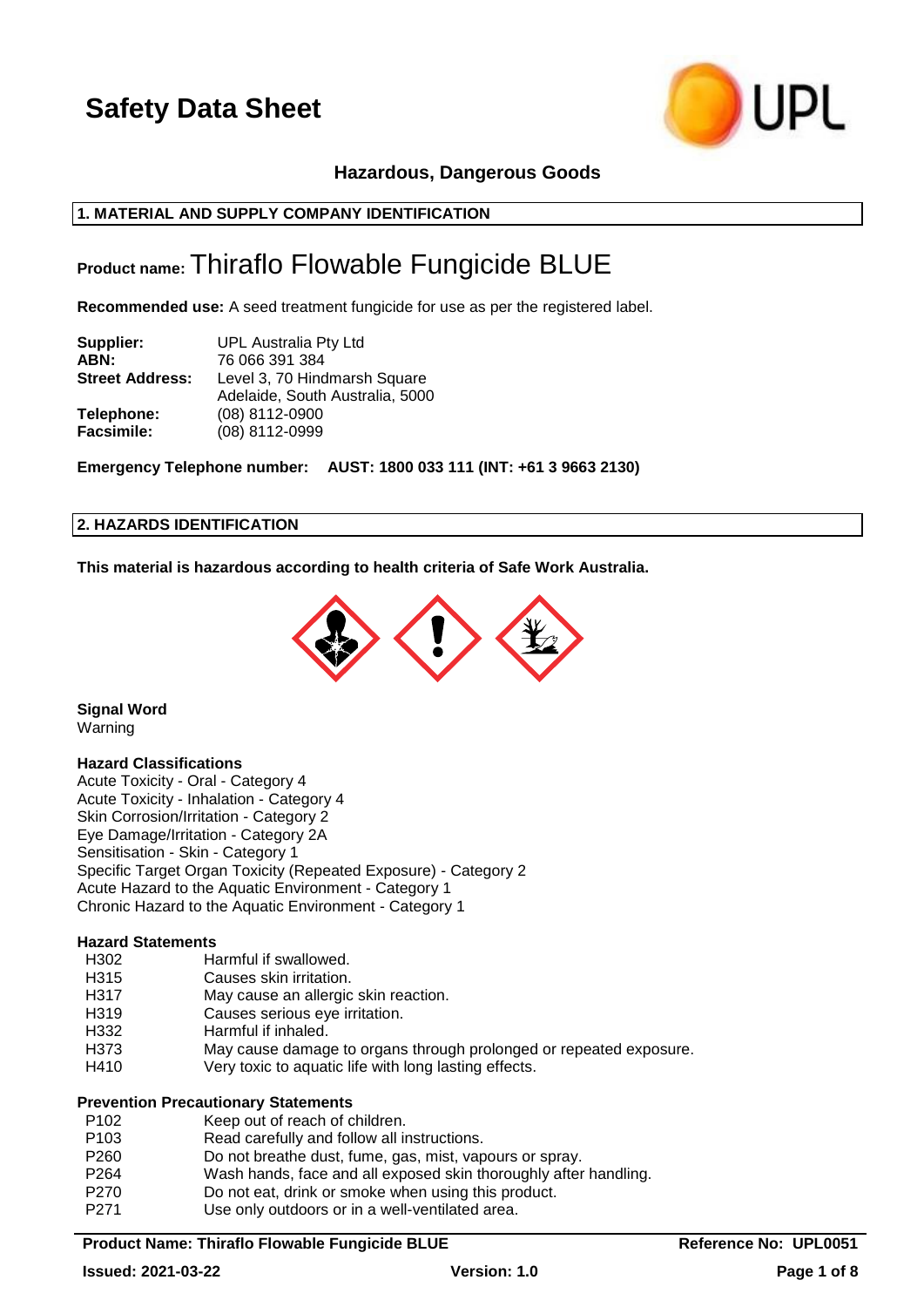

P272 Contaminated work clothing should not be allowed out of the workplace. P273 Avoid release to the environment. P280 Wear protective gloves/protective clothing including eye/face protection and suitable respirator.

## **Response Precautionary Statements**

| P <sub>101</sub> | If medical advice is needed, have product container or label at hand.       |
|------------------|-----------------------------------------------------------------------------|
| P301+P312        | IF SWALLOWED: Call a POISON CENTER/doctor if you feel unwell.               |
| P302+P352        | IF ON SKIN: Wash with plenty of water and soap.                             |
| P304+P340        | IF INHALED: Remove person to fresh air and keep comfortable for breathing.  |
| P305+P351+P338   | IF IN EYES: Rinse cautiously with water for several minutes. Remove contact |
|                  | lenses, if present and easy to do. Continue rinsing.                        |
| P312             | Call a POISON CENTER/doctor if you feel unwell.                             |
| P330             | Rinse mouth.                                                                |
| P333+P313        | If skin irritation or rash occurs: Get medical advice/attention.            |
| P337+P313        | If eye irritation persists: Get medical advice/attention.                   |
| P362+P364        | Take off contaminated clothing and wash it before reuse                     |
| P391             | Collect spillage.                                                           |
|                  |                                                                             |

## **Storage Precautionary Statement**

Not allocated

#### **Disposal Precautionary Statement**

P501 Dispose of contents/container in accordance with local, regional, national and international regulations.

#### **Poison Schedule:** S6. Poison

## **DANGEROUS GOOD CLASSIFICATION**

Classified as Dangerous Goods by the criteria of the "Australian Code for the Transport of Dangerous Goods by Road & Rail" and the "New Zealand NZS5433: Transport of Dangerous Goods on Land".

## **Dangerous Goods Class:** 9

Australian Special Provisions; AU01: Environmentally Hazardous Substances meeting the description of UN 3077 or UN 3082 are not subject to this Code (ADG 07) when transported by road or rail in;

(a) packagings that do not incorporate a receptacle exceeding 500 Kg (L); or

(b) IBCs.

| 3. COMPOSITION INFORMATION                                                           |                       |                                          |
|--------------------------------------------------------------------------------------|-----------------------|------------------------------------------|
| <b>CHEMICAL ENTITY</b>                                                               | CAS NO                | <b>PROPORTION</b>                        |
| Thiram<br>1,2-Benzisothiazol-3(2H)-one<br>Ingredients determined to be Non-Hazardous | 137-26-8<br>2634-33-5 | $600$ g/L<br>$<$ 0.05 % (w/w)<br>Balance |
|                                                                                      |                       | 100%                                     |

## **4. FIRST AID MEASURES**

If poisoning occurs, contact a doctor or Poisons Information Centre (Phone Australia 131 126, New Zealand 0800 764 766).

**Inhalation:** Remove victim from exposure - avoid becoming a casualty. Remove contaminated clothing and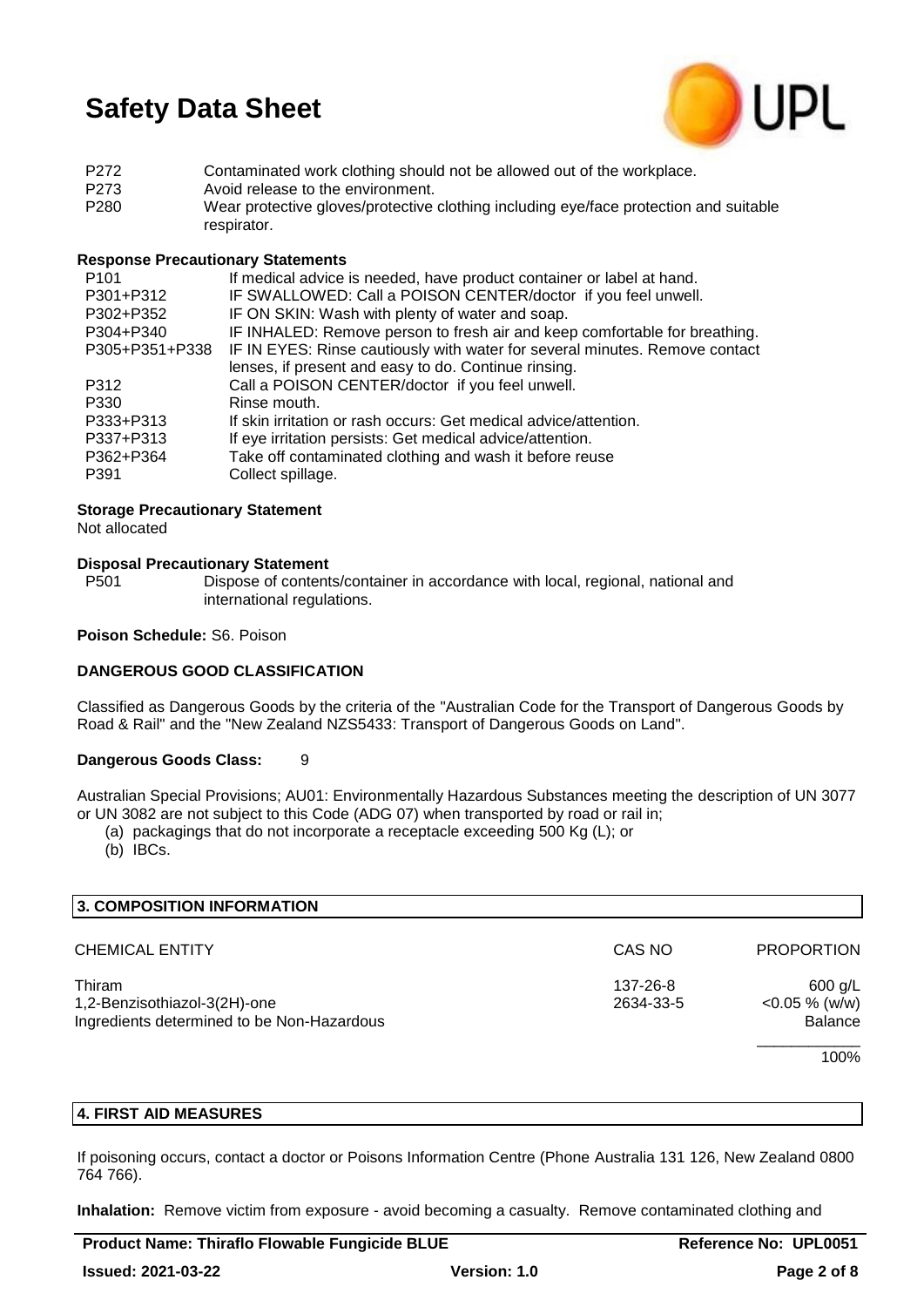

loosen remaining clothing. Allow patient to assume most comfortable position and keep warm. Keep at rest until fully recovered. If breathing laboured and patient cyanotic (blue), ensure airways are clear and have a qualified person give oxygen through a facemask. If breathing has stopped apply artificial respiration at once. In the event of cardiac arrest, apply external cardiac massage. Seek immediate medical advice.

**Skin Contact:** Effects may be delayed. If skin or hair contact occurs, immediately remove contaminated clothing and flush skin and hair with running water. Continue flushing with water until advised to stop by the Poisons Information Centre or a Doctor; or for 15 minutes and transport to Doctor or Hospital.

**Eye contact:** If in eyes, hold eyelids apart and flush the eyes continuously with running water. Continue flushing until advised to stop by the Poisons Information Centre or a Doctor; or for at least 15 minutes and transport to Doctor or Hospital.

**Ingestion:** Rinse mouth with water. If swallowed, do NOT induce vomiting. Give a glass of water to drink. Never give anything by the mouth to an unconscious patient. If vomiting occurs give further water. Immediately call Poisons Centre or Doctor.

**PPE for First Aiders:** Wear safety shoes, overalls, gloves, chemical goggles, respirator. Use with adequate ventilation. If inhalation risk exists wear organic vapour/particulate respirator meeting the requirements of AS/NZS 1715 and AS/NZS 1716. Available information suggests that gloves made from nitrile rubber should be suitable for intermittent contact. However, due to variations in glove construction and local conditions, the user should make a final assessment. Always wash hands before smoking, eating, drinking or using the toilet. Wash contaminated clothing and other protective equipment before storing or re-using.

**Notes to physician:** Treat symptomatically. Effects may be delayed.

## **5. FIRE FIGHTING MEASURES**

## **Hazchem Code:** •3Z

**Suitable extinguishing media:** If material is involved in a fire use alcohol resistant foam or dry agent (carbon dioxide, dry chemical powder).

**Specific hazards:** Combustible material.

**Fire fighting further advice:** On burning or decomposing may emit toxic fumes. Fire fighters to wear selfcontained breathing apparatus and suitable protective clothing if risk of exposure to vapour or products of combustion or decomposition.

## **6. ACCIDENTAL RELEASE MEASURES**

#### **SMALL SPILLS**

Wear protective equipment to prevent skin and eve contamination. Avoid inhalation of vapours or dust. Wipe up with absorbent (clean rag or paper towels). Collect and seal in properly labelled containers or drums for disposal.

#### **LARGE SPILLS**

Clear area of all unprotected personnel. Slippery when spilt. Avoid accidents, clean up immediately. Wear protective equipment to prevent skin and eye contamination and the inhalation of vapours. Work up wind or increase ventilation. Contain - prevent run off into drains and waterways. Use absorbent (soil, sand or other inert material). Collect and seal in properly labelled containers or drums for disposal. If contamination of crops, sewers or waterways has occurred advise local emergency services.

#### **Dangerous Goods - Initial Emergency Response Guide No:** 47

**7. HANDLING AND STORAGE**

**Product Name: Thiraflo Flowable Fungicide BLUE** Reference No: UPL0051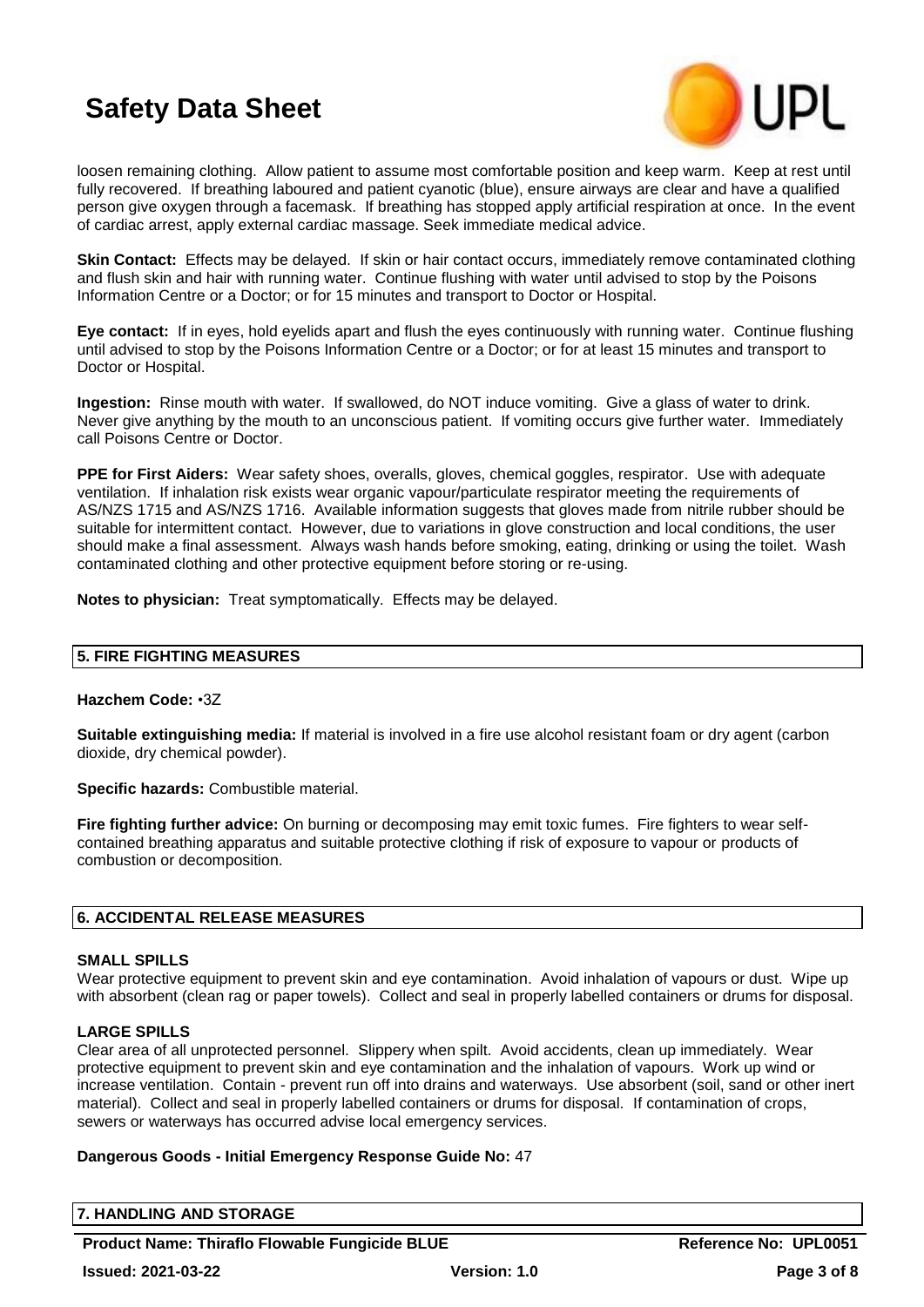

**Handling:** Avoid eye contact and skin contact. Avoid inhalation of vapour, mist or aerosols.

**Storage:** Store in a cool, dry, well-ventilated place and out of direct sunlight. Store away from foodstuffs. Store away from incompatible materials described in Section 10. Store away from sources of heat and/or ignition. Keep container standing upright. Keep containers closed when not in use - check regularly for leaks.

This material is classified as a Class 9 Miscellaneous Dangerous Good as per the criteria of the "Australian Code for the Transport of Dangerous Goods by Road & Rail" and/or the "New Zealand NZS5433: Transport of Dangerous Goods on Land" and must be stored in accordance with the relevant regulations.

This material is a Scheduled Poison Schedule 6 (Poison) and must be stored, maintained and used in accordance with the relevant regulations.

#### **8. EXPOSURE CONTROLS / PERSONAL PROTECTION**

#### **National occupational exposure limits:**

|        | TWA                     |                     | <b>STEL</b>                         |  | <b>NOTICES</b> |
|--------|-------------------------|---------------------|-------------------------------------|--|----------------|
|        |                         | ppm mg/m3 ppm mg/m3 |                                     |  |                |
| Thiram | <b>Service Contract</b> |                     | the contract of the contract of the |  | ۰.             |

As published by Safe Work Australia.

TWA - The time-weighted average airborne concentration over an eight-hour working day, for a five-day working week over an entire working life.

STEL (Short Term Exposure Limit) - the average airborne concentration over a 15 minute period which should not be exceeded at any time during a normal eight-hour workday.

These Exposure Standards are guides to be used in the control of occupational health hazards. All atmospheric contamination should be kept to as low a level as is workable. These exposure standards should not be used as fine dividing lines between safe and dangerous concentrations of chemicals. They are not a measure of relative toxicity.

If the directions for use on the product label are followed, exposure of individuals using the product should not exceed the above standard. The standard was created for workers who are routinely, potentially exposed during product manufacture.

**Biological Limit Values:** As per the "National Model Regulations for the Control of Workplace Hazardous Substances (Safe Work Australia)" the ingredients in this material do not have a Biological Limit Allocated.

**Engineering Measures:** Ensure ventilation is adequate to maintain air concentrations below Exposure Standards. Use only in well ventilated areas. Use with local exhaust ventilation or while wearing appropriate respirator. Vapour heavier than air - prevent concentration in hollows or sumps. Do NOT enter confined spaces where vapour may have collected.

**Personal Protection Equipment:** SAFETY SHOES, OVERALLS, GLOVES, CHEMICAL GOGGLES, RESPIRATOR.

Personal protective equipment (PPE) must be suitable for the nature of the work and any hazard associated with the work as identified by the risk assessment conducted.

Wear safety shoes, overalls, gloves, chemical goggles, respirator. Use with adequate ventilation. If inhalation risk exists wear organic vapour/particulate respirator meeting the requirements of AS/NZS 1715 and AS/NZS 1716. Available information suggests that gloves made from nitrile rubber should be suitable for intermittent contact. However, due to variations in glove construction and local conditions, the user should make a final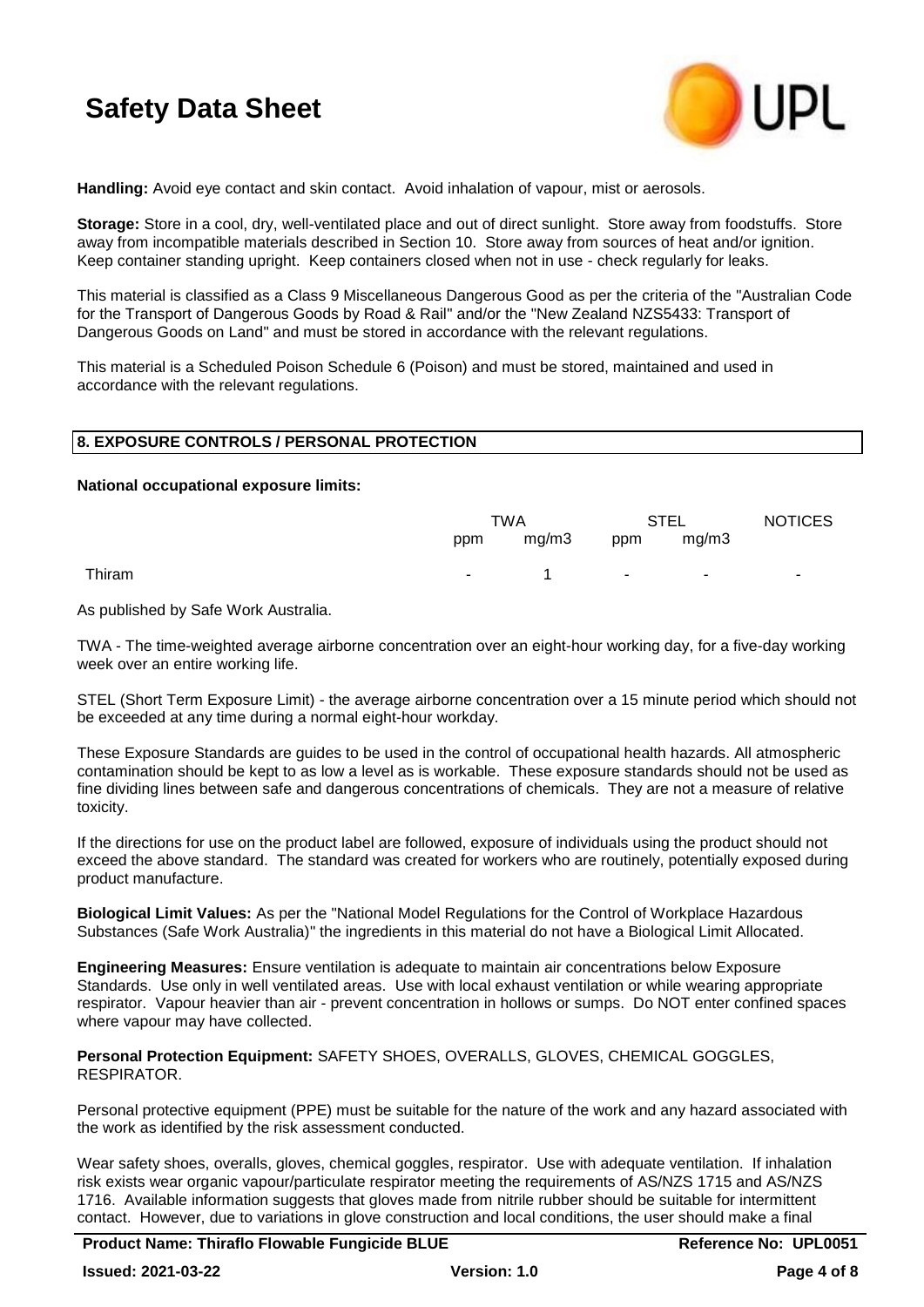

assessment. Always wash hands before smoking, eating, drinking or using the toilet. Wash contaminated clothing and other protective equipment before storing or re-using.

**Hygiene measures:** Keep away from food, drink and animal feeding stuffs. When using do not eat, drink or smoke. Wash hands prior to eating, drinking or smoking. Avoid contact with clothing. Avoid eye contact and skin contact. Avoid inhalation of vapour, mist or aerosols. Ensure that eyewash stations and safety showers are close to the workstation location.

### **9. PHYSICAL AND CHEMICAL PROPERTIES**

| Form:<br>Colour:<br>Odour:                                          | Liquid<br>Blue<br>Slight characteristic |                      |
|---------------------------------------------------------------------|-----------------------------------------|----------------------|
| Solubility:                                                         |                                         | Dispersible in water |
| <b>Specific Gravity:</b><br><b>Relative Vapour Density (air=1):</b> |                                         | $1.18 - 1.20$<br>>1  |
| Vapour Pressure (20 °C):                                            |                                         | N Av                 |
| Flash Point (°C):                                                   |                                         | 94                   |
| Flammability Limits (%):                                            |                                         | N Av                 |
| <b>Autoignition Temperature (°C):</b>                               |                                         | N Av                 |
| Melting Point/Range (°C):                                           |                                         | N Av                 |
| <b>Boiling Point/Range (°C):</b>                                    |                                         | N Av                 |
| pH:                                                                 |                                         | $5.5 - 8.5$          |
| <b>Viscosity:</b>                                                   |                                         | N Av                 |
| Total VOC (g/Litre):                                                |                                         | N Av                 |

(Typical values only - consult specification sheet)  $N Av = Not available, N App = Not applicable$ 

## **10. STABILITY AND REACTIVITY**

**Chemical stability:** This material is thermally stable when stored and used as directed.

**Conditions to avoid:** Elevated temperatures and sources of ignition.

**Incompatible materials:** Oxidising agents.

**Hazardous decomposition products:** Oxides of carbon and nitrogen, smoke and other toxic fumes.

**Hazardous reactions:** No known hazardous reactions.

## **11. TOXICOLOGICAL INFORMATION**

No adverse health effects expected if the product is handled in accordance with this Safety Data Sheet and the product label. Symptoms or effects that may arise if the product is mishandled and overexposure occurs are:

#### **Acute Effects**

**Inhalation:** Harmful if inhaled. Material may be an irritant to mucous membranes and respiratory tract.

**Skin contact:** Contact with skin will result in irritation. A skin sensitiser. Repeated or prolonged skin contact may lead to allergic contact dermatitis.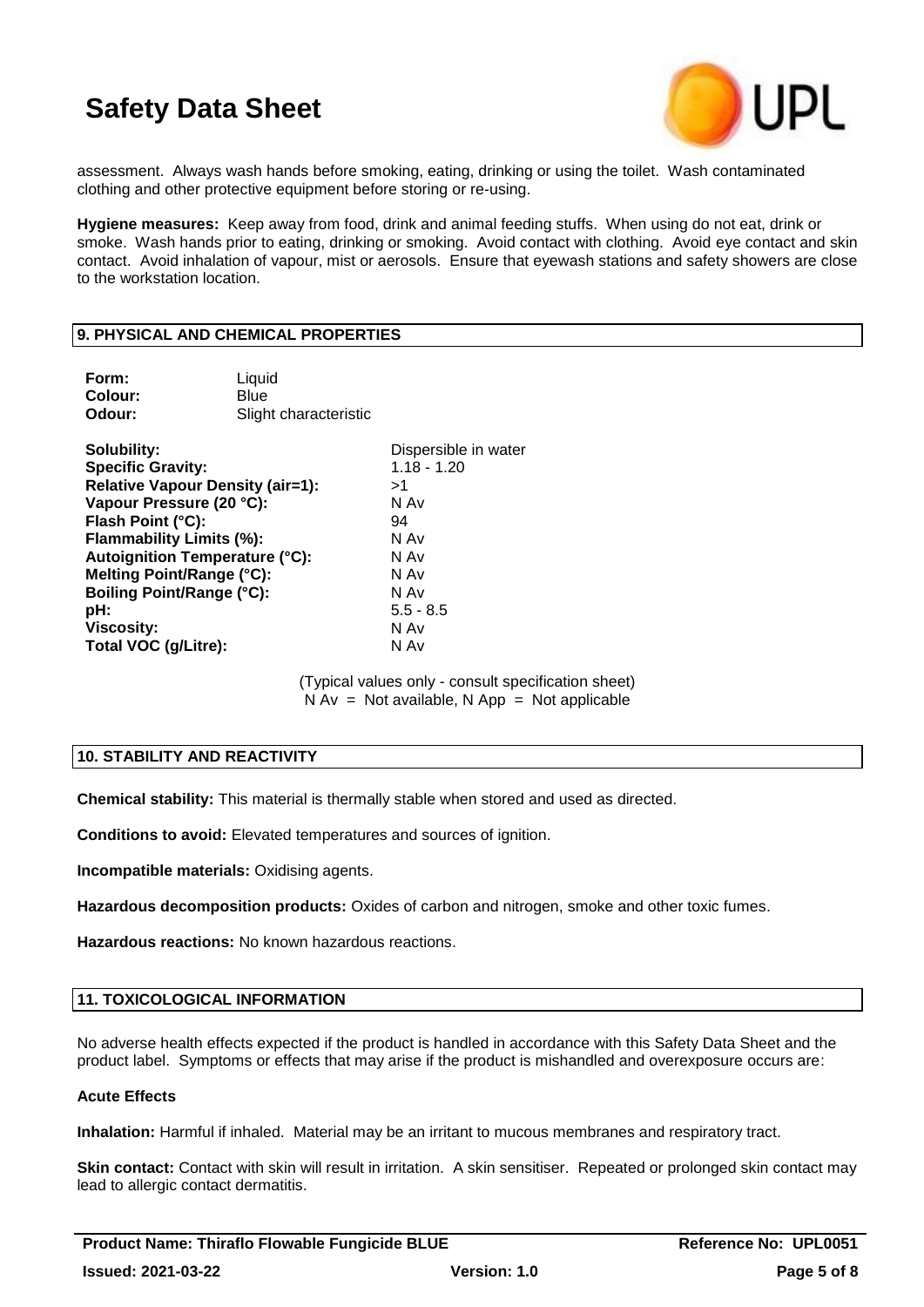

**Ingestion:** Harmful if swallowed. Swallowing can result in nausea, vomiting and irritation of the gastrointestinal tract.

**Eye contact:** An eye irritant.

## **Acute toxicity**

**Inhalation:** This material has been classified as a Category 4 Hazard. Acute toxicity estimate (based on ingredients):  $10.0 <$  LC50  $\leq$  20.0 mg/L for vapours or  $1.0 <$  LC50  $\leq$  5.0 mg/L for dust and mist

**Skin contact:** This material has been classified as non-hazardous. Acute toxicity estimate (based on ingredients): >2,000 mg/Kg bw

**Ingestion:** This material has been classified as a Category 4 Hazard. Acute toxicity estimate (based on ingredients): 300 - 2,000 mg/Kg bw

**Corrosion/Irritancy:** Eye: this material has been classified as not corrosive or irritating to eyes. Skin: this material has been classified as a Category 2 Hazard (reversible effects to skin).

**Sensitisation:** Inhalation: this material has been classified as not a respiratory sensitiser. Skin: this material has been classified as a Category 1 Hazard (skin sensitiser).

**Aspiration hazard:** This material has been classified as non-hazardous.

**Specific target organ toxicity (single exposure):** This material has been classified as non-hazardous.

#### **Chronic Toxicity**

**Mutagenicity:** This material has been classified as non-hazardous.

**Carcinogenicity:** This material has been classified as non-hazardous.

**Reproductive toxicity (including via lactation):** This material has been classified as non-hazardous.

**Specific target organ toxicity (repeat exposure):** This material has been classified as a Category 2 Hazard.

## **12. ECOLOGICAL INFORMATION**

Avoid contaminating waterways.

**Acute aquatic hazard:** This material has been classified as a Category Acute 1 Hazard. Acute toxicity estimate (based on ingredients): <1 mg/L

**Long-term aquatic hazard:** This material has been classified as a Category Chronic 1 Hazard. Non-rapidly or rapidly degradable substance for which there are adequate chronic toxicity data available OR in the absence of chronic toxicity data, Acute toxicity estimate (based on ingredients): <1 mg/L, where the substance is not rapidly degradable and/or BCF  $\geq$  500 and/or log K<sub>ow</sub>  $\geq$  4.

**Ecotoxicity:** No information available.

**Persistence and degradability:** No information available.

**Bioaccumulative potential:** No information available.

**Mobility:** No information available.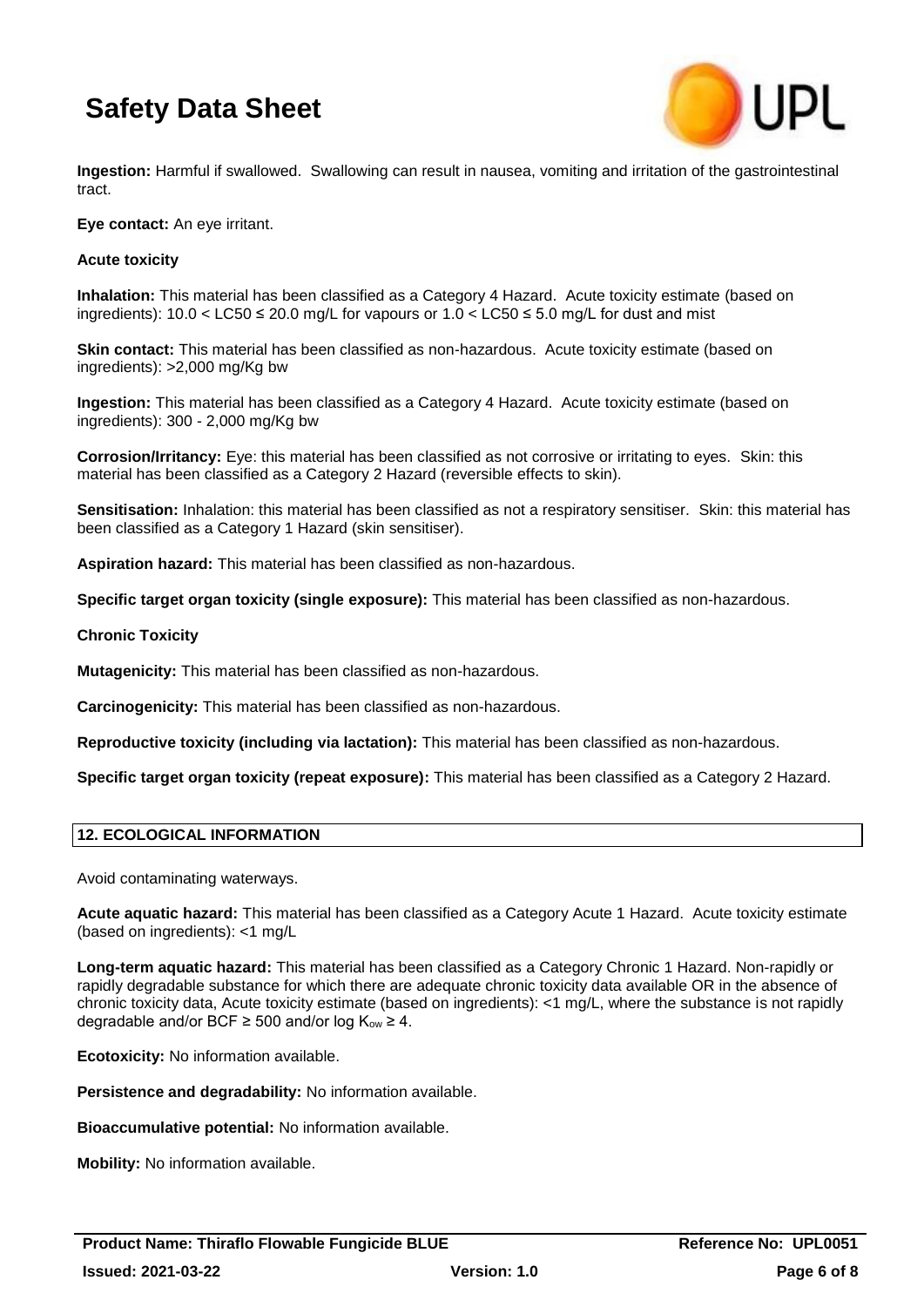

#### **13. DISPOSAL CONSIDERATIONS**

Persons conducting disposal, recycling or reclamation activities should ensure that appropriate personal protection equipment is used, see "Section 8. Exposure Controls and Personal Protection" of this SDS.

If possible material and its container should be recycled. If material or container cannot be recycled, dispose in accordance with local, regional, national and international Regulations.

#### **14. TRANSPORT INFORMATION**

#### **ROAD AND RAIL TRANSPORT**

Classified as Dangerous Goods by the criteria of the "Australian Code for the Transport of Dangerous Goods by Road & Rail" and the "New Zealand NZS5433: Transport of Dangerous Goods on Land".

Australian Special Provisions; AU01: Environmentally Hazardous Substances meeting the description of UN 3077 or UN 3082 are not subject to this Code (ADG 07) when transported by road or rail in;

(c) packagings that do not incorporate a receptacle exceeding 500 Kg (L); or

(d) IBCs.



| UN No:                              | 3082       |
|-------------------------------------|------------|
| Dangerous Goods Class:              | 9          |
| <b>Packing Group:</b>               | Ш          |
| <b>Hazchem Code:</b>                | $\cdot 37$ |
| <b>Emergency Response Guide No:</b> | 47         |

**Proper Shipping Name:** ENVIRONMENTALLY HAZARDOUS SUBSTANCE, LIQUID, N.O.S. (THIRAM)

**Segregation Dangerous Goods:** Not to be loaded with explosives (Class 1). Note 1: Materials that are fire risks are incompatible with oxidising agents (Class 5.1) or organic peroxides (Class 5.2). Exemptions may apply.

#### **MARINE TRANSPORT**

Classified as Dangerous Goods by the criteria of the International Maritime Dangerous Goods Code (IMDG Code) for transport by sea. This material is classified as a Marine Pollutant (P) according to the International Maritime Dangerous Goods Code.



**UN No:** 3082 **Dangerous Goods Class:** 9 **Packing Group:** 

**Proper Shipping Name:** ENVIRONMENTALLY HAZARDOUS SUBSTANCE, LIQUID, N.O.S. (THIRAM)

#### **AIR TRANSPORT**

Classified as Dangerous Goods by the criteria of the International Air Transport Association (IATA) Dangerous